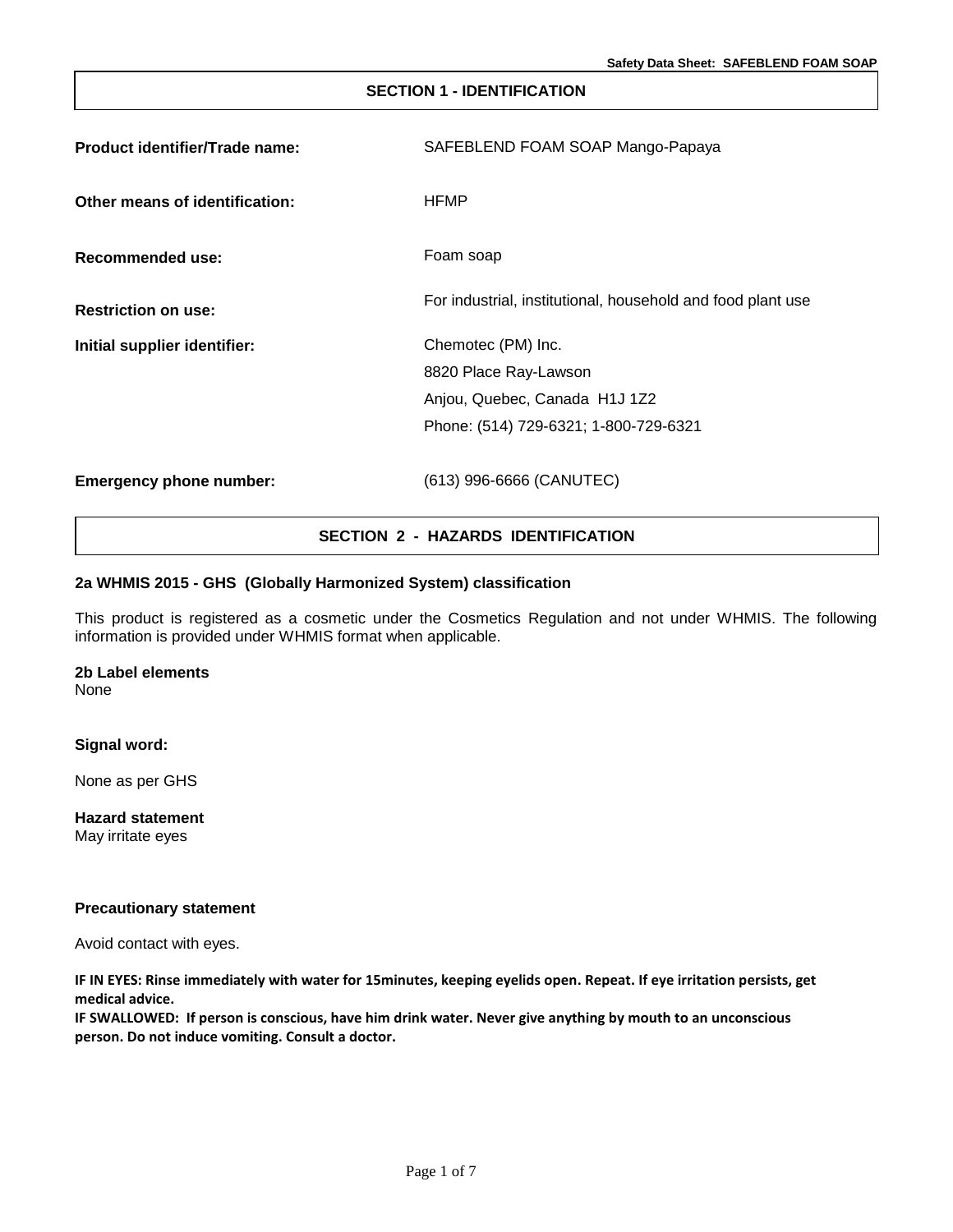.

# **SECTION 3 - COMPOSITION / INFORMATION ON INGREDIENTS**

| Ingredients                                         | CAS#           | % (weight) | <b>GHS CLASSIFICATION</b> |
|-----------------------------------------------------|----------------|------------|---------------------------|
| Sodium coco-sulfate                                 | $151 - 21 - 3$ | $1 - 5$    | Not applicable            |
| Sodium laureth sulfate                              | 68585-34-2     | 1-5        | Not applicable            |
| Amides, rape-oil, N-<br>(hydroxyethyl), ethoxylated | 85536-23-8     | 1-5        | Not applicable            |
| Glycerine                                           | $56 - 81 - 5$  | $0.1 - 1$  | Not applicable            |
| Aloe Vera extract                                   | 8001-97-6      | $0.1 - 1$  | Not applicable            |

# **SECTION 4 - FIRST AID MEASURES**

## **4a Description of first aid measures**

## **Eye contact:**

*.*

Rinse well with water after contact. If eye irritation persists, get medical advice.

# **Skin contact:**

Not applicable

# **Inhalation:**

No effect expected.

#### **Ingestion:**

If person is conscious give plenty of water. Never give anything by mouth if the person is unconscious. Do not induce vomiting. If discomfort persists, get medical advice.

# **4b Most important symptoms and effects**

*Eye:* May cause irritation, redness, tears, burning sensation.

**Skin:** Not applicable<br>**Inhalation:** No effect expe

No effect expected.

*Ingestion:* May cause slight irritation, headache, abdominal pain, diarrhoea, nausea and vomiting.

## **4c Immediate medical attention and special treatment needed**

People who have skin sensitization may be susceptible to irritating effects when using the product.

# **SECTION 5 - FIRE FIGHTING MEASURES**

## **5a Extinguishing media**

Not flammable under normal conditions. Suitable extinguishing media: To be selected based on product that is burning. Unsuitable extinguishing media: None known.

## **Specific hazards for product**

Hazardous combustion products: Oxides of carbon and nitrogen and other irritating gases.

## **Special protective equipment and precautions for firefighters**

Special fire-fighting procedures/equipment:

During a fire, irritating smoke and fumes may be generated. A self-contained breathing apparatus is required for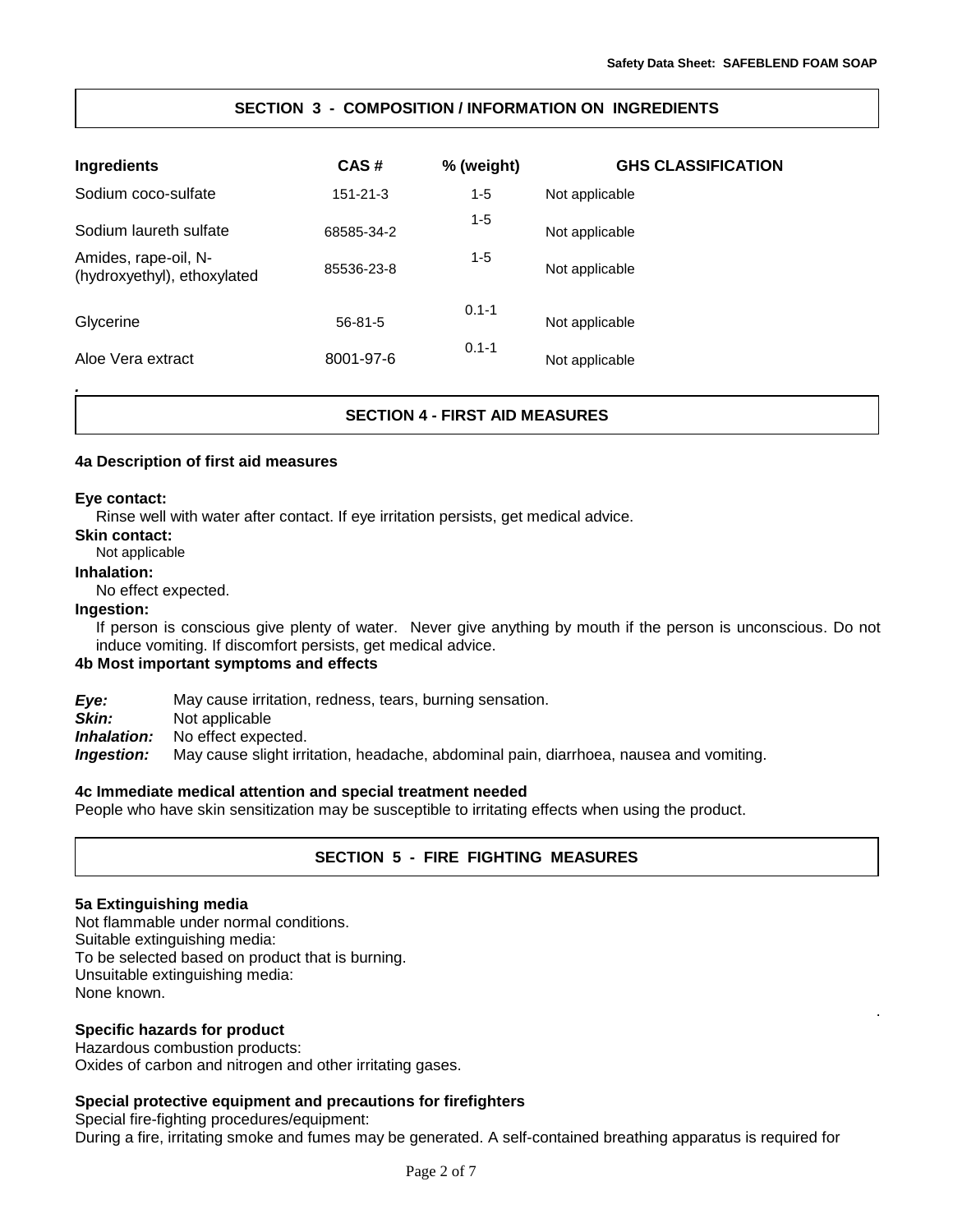#### **Safety Data Sheet: SAFEBLEND FOAM SOAP**

fire-fighting personnel to protect themselves from irritating products produced during the combustion. Move containers from fire area if it can be done without risk. A stream of water directed into the product generates a lot of foam.

# **SECTION 6 - ACCIDENTAL RELEASE MEASURES**

#### **6a Personal precautions, protective equipment and emergency procedures**

Personal protection:

Avoid contact with eyes. Floor will be slippery in case of a spill.

#### **6b Methods and materials for containment and cleaning:**

Stop the leak. For large spills, pump the product into drums or clean up spills using absorbent material. Resume cleaning by rinsing with water. Caution: floors will be slippery.

# **6c Environmental precautions:**

Product is biodegradable.

# **SECTION 7 - HANDLING AND STORAGE**

## **7a Precautions for safe handling:**

Avoid contact with eyes..

## **7b Condition for safe storage:**

Store in a sealed container. Do not store with food products. Keep from freezing. No incompatibility with most materials found in most workplaces.

**7c Special packaging materials:** Keep in original container.

# **SECTION 8 - EXPOSURE CONTROLS AND PERSONAL PROTECTION**

#### **8a Control parameters**

|                                | <b>Ontario Time-weighted Average</b> | <b>Ontario Short-Term Exposure</b> | <b>Notations</b> |
|--------------------------------|--------------------------------------|------------------------------------|------------------|
|                                | Limit (TWA)                          | Limit (STEL)                       |                  |
| The product does not contain   |                                      |                                    |                  |
| any relevant quantities of     |                                      |                                    |                  |
| materials with critical values |                                      |                                    |                  |
| that have to be monitored in   |                                      |                                    |                  |
| the workplace.                 |                                      |                                    |                  |

## **8b Engineering controls:**

Not required under normal applications.

## **8c Individual protection measures**

Respiratory Protection:

Not required under normal applications.

Skin protection and other protective equipment:

Not applicable

# Eye / face protection:

Not required under normal applications.

#### General hygiene considerations:

**KEEP OUT OF REACH OF CHILDREN.** Avoid contact with eyes. Never eat, drink, or smoke in work areas..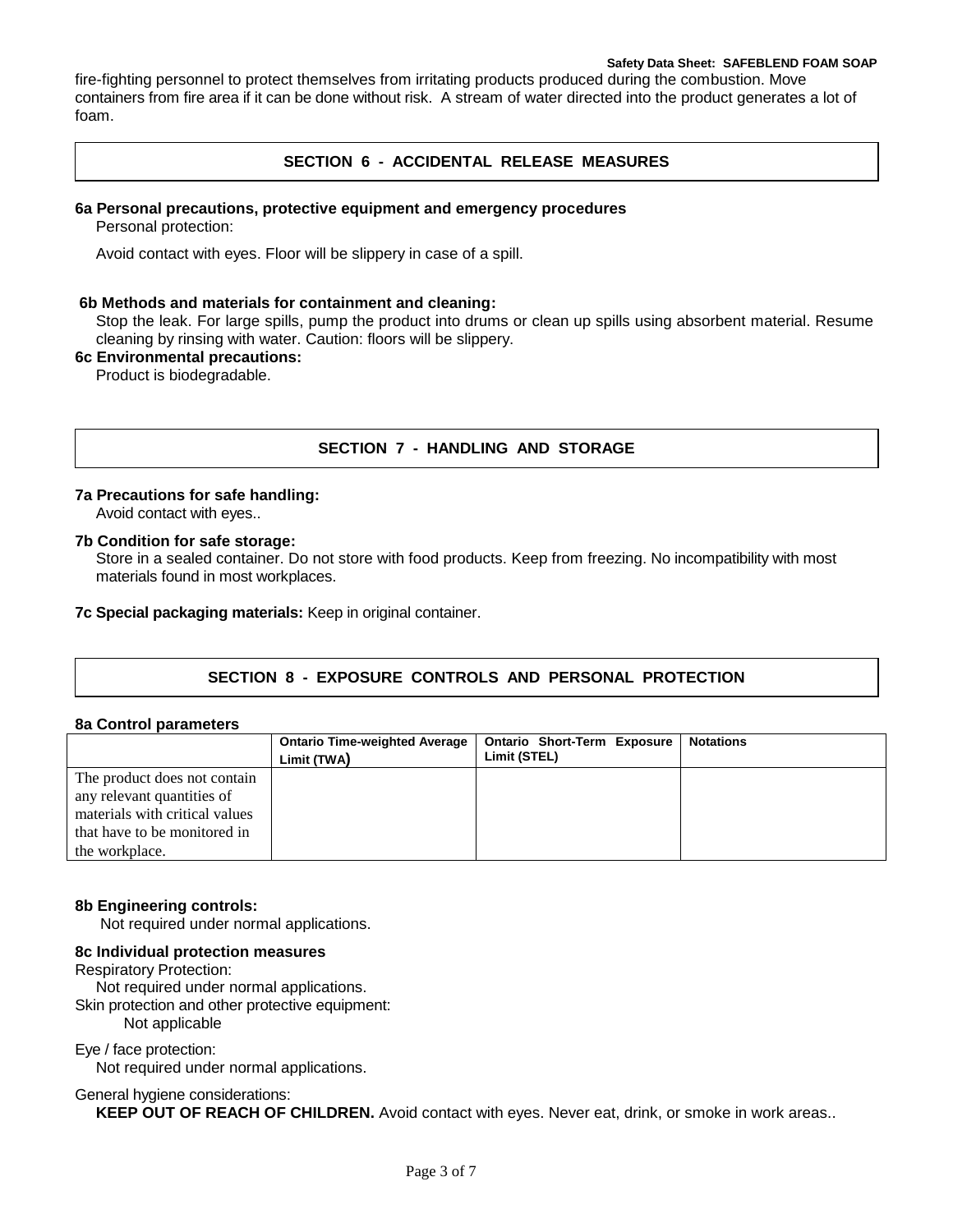## **SECTION 9 - PHYSICAL AND CHEMICAL PROPERTIES**

| Appearance and odour:                                     | Orange liquid, mango-papaya scent            |
|-----------------------------------------------------------|----------------------------------------------|
| <b>Odour threshold:</b>                                   | N/Av                                         |
| pH :                                                      | $6.5 - 7.5$                                  |
| Melting point and freezing point:                         | Approximately 0 °C                           |
| <b>Boiling point:</b>                                     | Approximately 100 °C                         |
| Flash point:                                              | None to boil                                 |
| Evaporation rate (n-BuAc =1):                             | Approximately 0.4 (water)                    |
| Lower flammable limit (% by volume):                      | N/Av                                         |
| Upper flammable limit (% by volume):                      | N/Av.                                        |
| <b>Explosion data - Sensitivity to mechanical impact:</b> | Not sensitive                                |
| <b>Explosion data - Sensitivity to static discharge:</b>  | Not sensitive                                |
| Vapour pressure (mm Hg)                                   | Approximately 20 (water)                     |
| Vapour density:                                           | Approximately 0.6 (water)                    |
| Specific gravity or density (water = 1 at $4^{\circ}$ C): | Approximately 1.04 g/cm <sup>3</sup> @ 20 °C |
| <b>Solubility in water:</b>                               | Miscible                                     |
| Partition coefficient – n-octanol/water:                  | Not available                                |
| Auto-ignition temperature:                                | Not available                                |
| <b>Decomposition temperature</b>                          | Not available                                |
| <b>Viscosity:</b>                                         | $< 100 \text{cps} \ @ 25 \degree C$          |
|                                                           |                                              |

# **SECTION 10 - STABILITY AND REACTIVITY**

#### **10a Reactivity:**

Not applicable when used as directed.

#### **10b Chemical stability :**

Stable at room temperature, in normal handling and storage conditions.

**10c Possibility of hazardous reactions:**

May react with strong oxidizing agents.

# **10d Conditions to avoid:**

Avoid contact with strong oxidizers.

#### **10e Incompatible materials**

Strong oxidizers

#### **10f Hazardous decomposition product***s***:**

With strong oxidizers: carbon oxides and other irritant gases.

## **SECTION 11 - TOXICOLOGICAL INFORMATION**

**Primary entry route(s):** Eye and ingestion.

| Eye:<br>Skin:                                                                                                                                     | May cause irritation, redness, tears, burning sensation.<br>Not applicable |                                            |
|---------------------------------------------------------------------------------------------------------------------------------------------------|----------------------------------------------------------------------------|--------------------------------------------|
| No effect expected.<br>Inhalation:<br>May cause slight irritation, headache, abdominal pain, diarrhoea, nausea and vomiting.<br><i>Ingestion:</i> |                                                                            |                                            |
| Carcinogenicity:                                                                                                                                  |                                                                            | No ingredients classified as carcinogenic. |

| Teratogenicity, mutagenicity, other reproductive effects: |  |
|-----------------------------------------------------------|--|
| <b>Skin sensitization:</b>                                |  |

| <b>Respiratory tract sensitization:</b> |  |
|-----------------------------------------|--|
| <b>Synergistic materials:</b>           |  |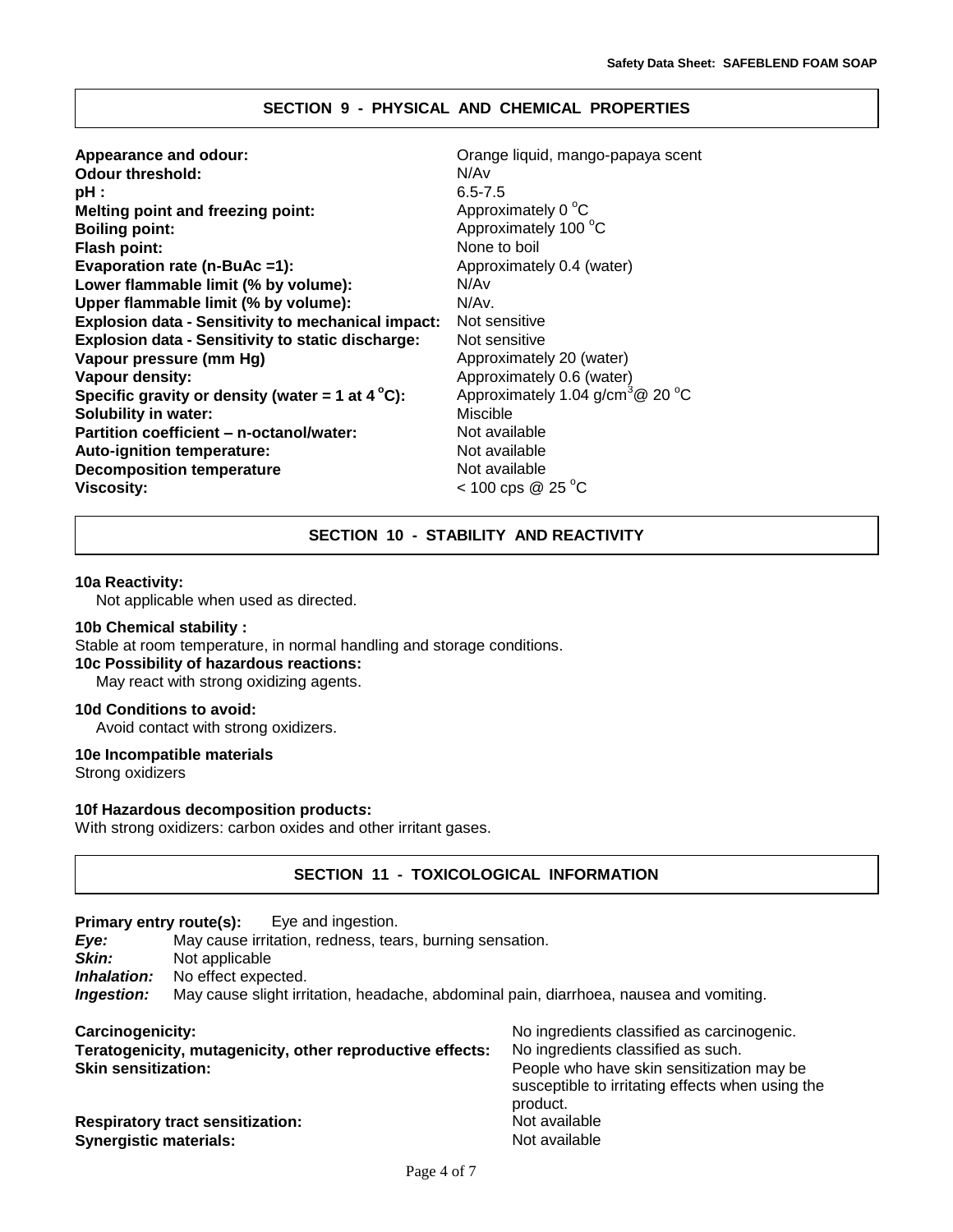Toxicological data: The calculated LD<sub>50</sub> for this product is greater than 10,000 mg/Kg, oral, rat; our products are not tested on animals.

**For more details, refer to Section 3.**

# **SECTION 12 - ECOLOGICAL INFORMATION**

# **12a Ecotoxicity :**

| <b>TOXICITY (Fish)</b>                                 | <b>Results</b>                           | <b>Exposure time</b> | <b>Method</b> |
|--------------------------------------------------------|------------------------------------------|----------------------|---------------|
| Sodium lauryl sulfate                                  | Trout 3.6 $mg/L$                         | 96H                  | N/AV.         |
| Sodium laureth sulfate                                 | Trout 28 mg/L                            | 96H                  | N/AV.         |
| Amides, rape-oil, N-<br>(hydroxyethyl),<br>ethoxylated | Rainbow trout 2.9 mg/L                   | 96H                  | N/AV.         |
| Glycerine                                              | Rainbow trout: $LC100 =$<br>51,000-57000 | 96H                  | N/AV.         |

| <b>TOXICITY (Daphnia)</b>                              | <b>Results</b>     | <b>Exposure time</b> | <b>Method</b> |
|--------------------------------------------------------|--------------------|----------------------|---------------|
| Sodium lauryl sulfate                                  | EC50 1.35 mg/l     | 24H                  | N/AV.         |
| Sodium laureth sulfate                                 | 1.17 $mg/L$        | 96H                  | N/AV.         |
| Amides, rape-oil, N-<br>(hydroxyethyl),<br>ethoxylated | $3.8 \text{ mg/L}$ | 24H                  | N/AV.         |
| Glycerine                                              | $EC50 = 153,000$   | 48H                  | N/AV.         |

| <b>TOXICITY (Algea)</b>                                | <b>Results</b>                                 | <b>Exposure time</b> | <b>Method</b> |
|--------------------------------------------------------|------------------------------------------------|----------------------|---------------|
| Sodium lauryl sulfate                                  | Selenastrum capricornutum<br>EC50 3.75 mg/l    | 192H                 | N/AV.         |
| Sodium laureth sulfate                                 | Selenastrum capricornutum<br>$32 \text{ mg/L}$ | 72H                  | N/AV.         |
| Amides, rape-oil, N-<br>(hydroxyethyl),<br>ethoxylated | Not harmful to algae                           |                      | N/AV.         |
| Glycerine                                              | 78000 mg/l.                                    | 72H                  | N/AV.         |

| 12b Persistence and degradability: | Product is expected to be readily biodegradable as per OECD 301. |
|------------------------------------|------------------------------------------------------------------|
| 12c Bioaccumulation potential:     | Not available                                                    |
| 12d Mobility in soil:              | There is no test data on this product.                           |
| 12e Other adverse effect           | No applicable information found                                  |
|                                    |                                                                  |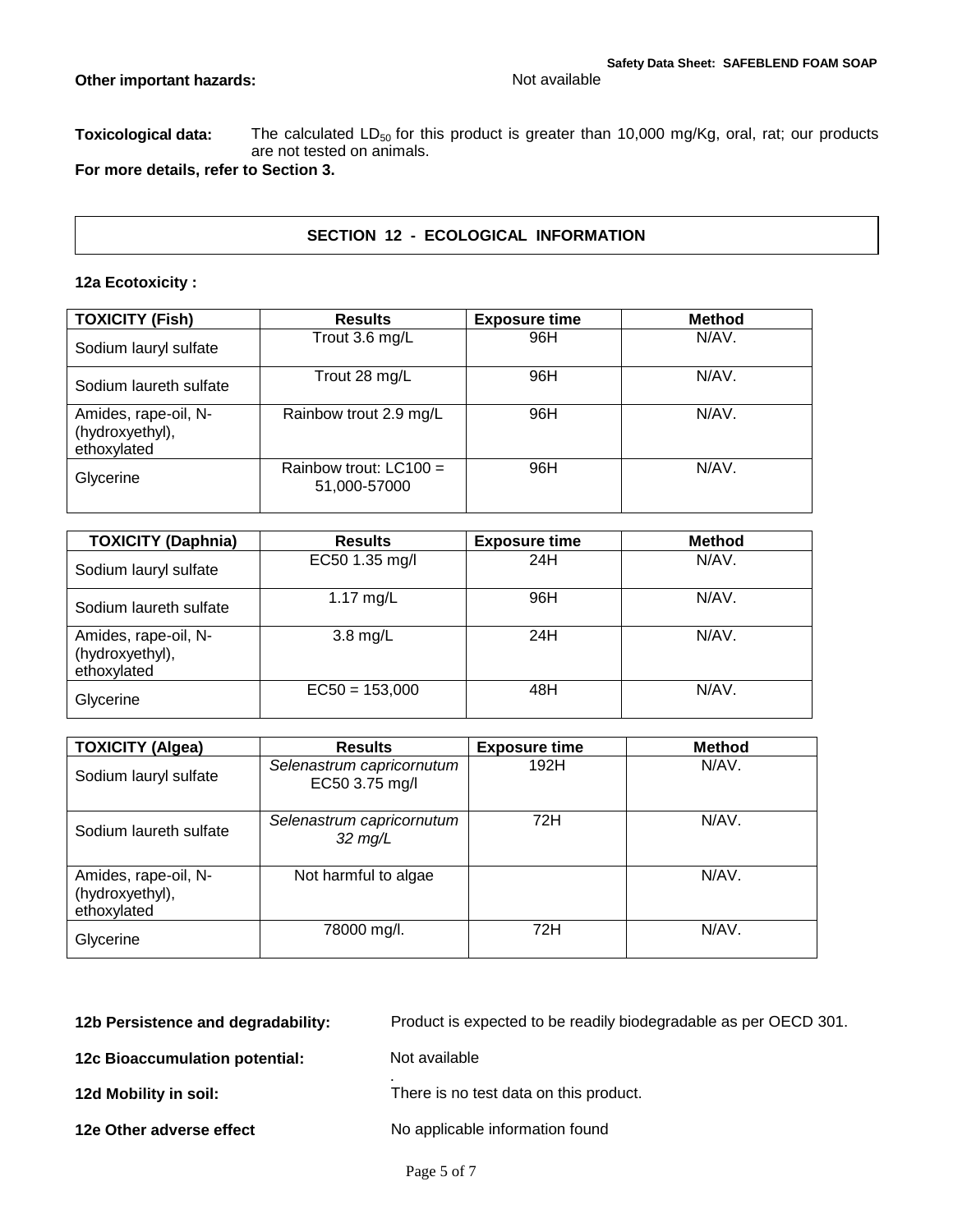## **SECTION 13 - DISPOSAL CONSIDERATIONS**

Eliminate according to federal, provincial and local regulations.

# **SECTION 14 - TRANSPORTATION INFORMATION**

# **Transportation of Dangerous Goods (TDG) in Canada :**

Not regulated UN number<br>
Proper shipping name:<br>
Proper shipping name:<br>
Not applicable Proper shipping name: Class: Not applicable Identification number: Not applicable Packing group: Not applicable

# **SECTION 15 - REGULATORY INFORMATION**

#### **In Canada**

#### **WHMIS information:**

This product is registered as a cosmetic under the Cosmetics Regulation and not under WHMIS. The information herewith is only provided to our customers for their training and safety programs.

| <b>WHMIS 2015</b><br><b>Classification:</b> | See section 2a                               |
|---------------------------------------------|----------------------------------------------|
| <b>CEPA</b> information:                    | Ingredients are listed on the DSL inventory. |

# **SECTION 16 - OTHER INFORMATION**

#### **Date of latest revision:** 2018-04-04

### **References:**

- 1. Manufacturer'/suppliers' MSDS.
- 2. Occupational Exposure Limits for Ontario Workplaces required under Regulation 833
- 3. International Agency for Research on Cancer Monographs
- 4. The European Chemicals Agency (ECHA) website.

#### **Abbreviations:**

| <b>ACGIH</b> | American Conference of Governmental Industrial Hygienists |
|--------------|-----------------------------------------------------------|
| <b>CAS</b>   | <b>Chemical Abstract Service</b>                          |
| <b>CEPA</b>  | Canadian Environmental Protection Act                     |
| <b>CDS</b>   | Centipoises                                               |
| <b>DSL</b>   | Domestic Substance List                                   |
| HMIS         | Hazardous Material Information System                     |
| <b>IARC</b>  | International Agency for Research on Cancer               |
| LC.          | Lethal concentration                                      |
| LD           | Lethal Dosage                                             |
| N/Av         | Not available                                             |
| N/Ap         | Not Applicable                                            |
| <b>NFPA</b>  | National Fire Protection Association                      |
| <b>NIOSH</b> | National Institute for Occupational Safety and Health     |
| <b>NTP</b>   | National Toxicology Program (U.S.A.)                      |